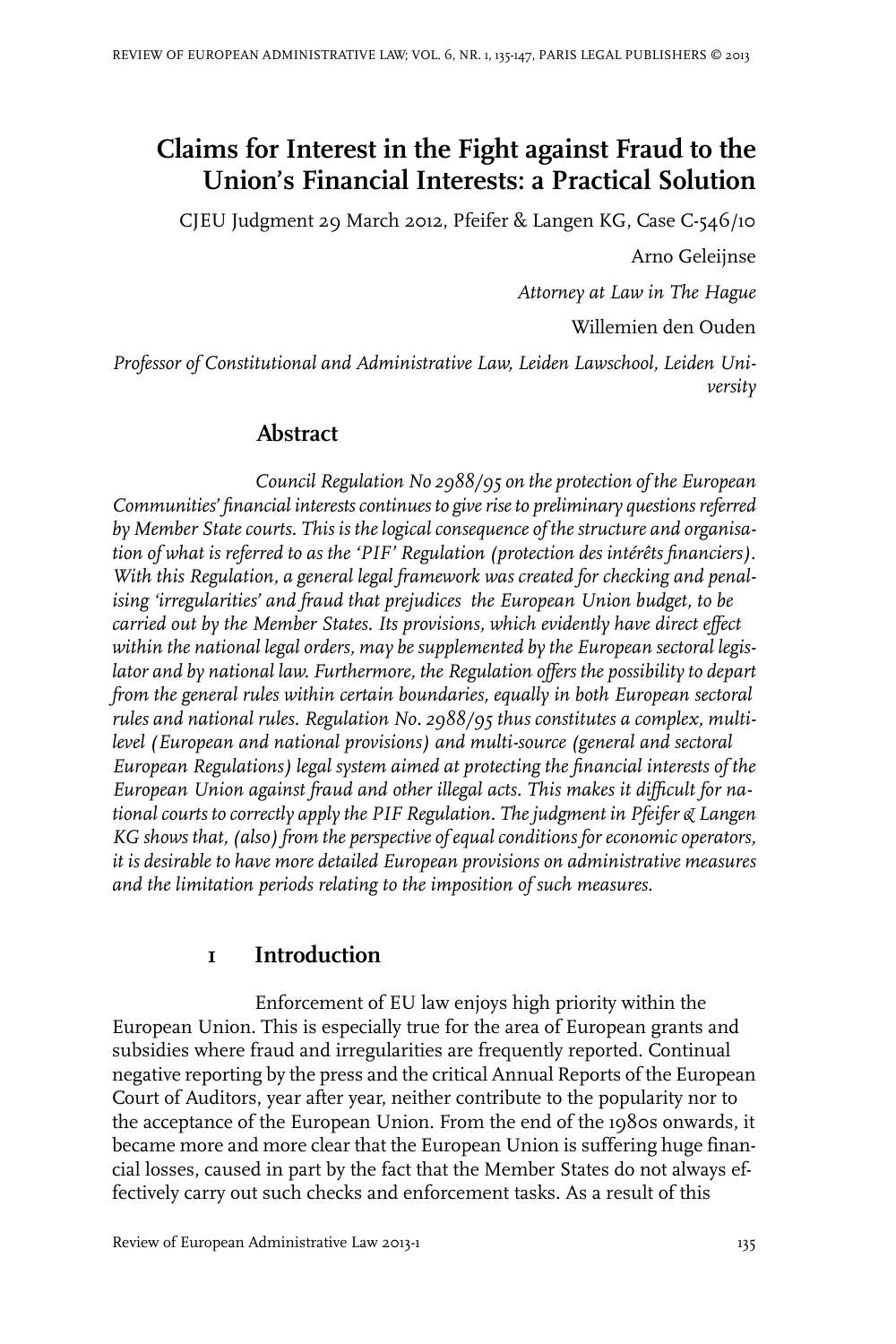growing awareness, the Treaty of Maastricht (1992) introduced the obligation for both the Community and the Member States to combat fraud and other illegal activities. Nowadays, article 325 TFEU provides that the European Union and the Member States must counter fraud and any other illegal activities affecting the financial interests of the European Union through measures that will act as a deterrent. These must be such 'as to afford effective protection in the Member States, and in all the Union's institutions, bodies, offices and agencies'.

In the majority of cases, specific measures to protect the financial interests of the European Union must be taken by the Member States themselves, while for the most part implementation of the relevant European policies rests with them as well. Under the principle of procedural autonomy, enforcement activities by the Member States are basically governed by their national laws. In the course of the last decades, however, national enforcement andpenalisation practices were rapidly 'Europeanized' as a result of both restrictions formulated in European case law and sectoral European legislation. Having started with the area of Agricultural Policy, the European Union legislature is increasingly prescribing specific checks, measures and penalties in a variety of policy areas. The PIF Regulation may be considered an acme in this development. It was the result of a resolution by the European Parliament, in which the Commission was asked to propose a general legal framework on European administrative penalties and a Regulation in which far-reaching powers are laid down with regard to on the spot checks and inspections by what used to be the Task Force for the Co-ordination of Fraud Prevention (UCLAF), now the European Anti-Fraud Office (OLAF). The proposal subsequently issued by the Commission has caused much debate between the European Parliament, which tightened the proposal on two occasions, and the Council of Ministers, which did not adopt any of the amendments in the end.<sup>1</sup>

Legal history reveals the long-time battle between the European Union and the Member States regarding enforcement and penalisation. The Member States put up considerable resistance against the restriction of their freedoms in this area. In the meantime, a solid foundation was laid in several treaties for European anti-fraud policies. However, as a result of the very general wording of the provisions of the PIF Regulation, and the possibility of supplementing and departing from these, its application is leading to a considerable number of complex questions in national proceedings. In our view, it is time to take the

See the original Commission Proposal for Regulation No 2988/95 (COM(94) 214 final), the report of the Budgetary Control Committee (A4-0049/95) and the report of the Budgetary 1 Control Committee ensuing from the Council's agreement on a common approach (A4-0296/95).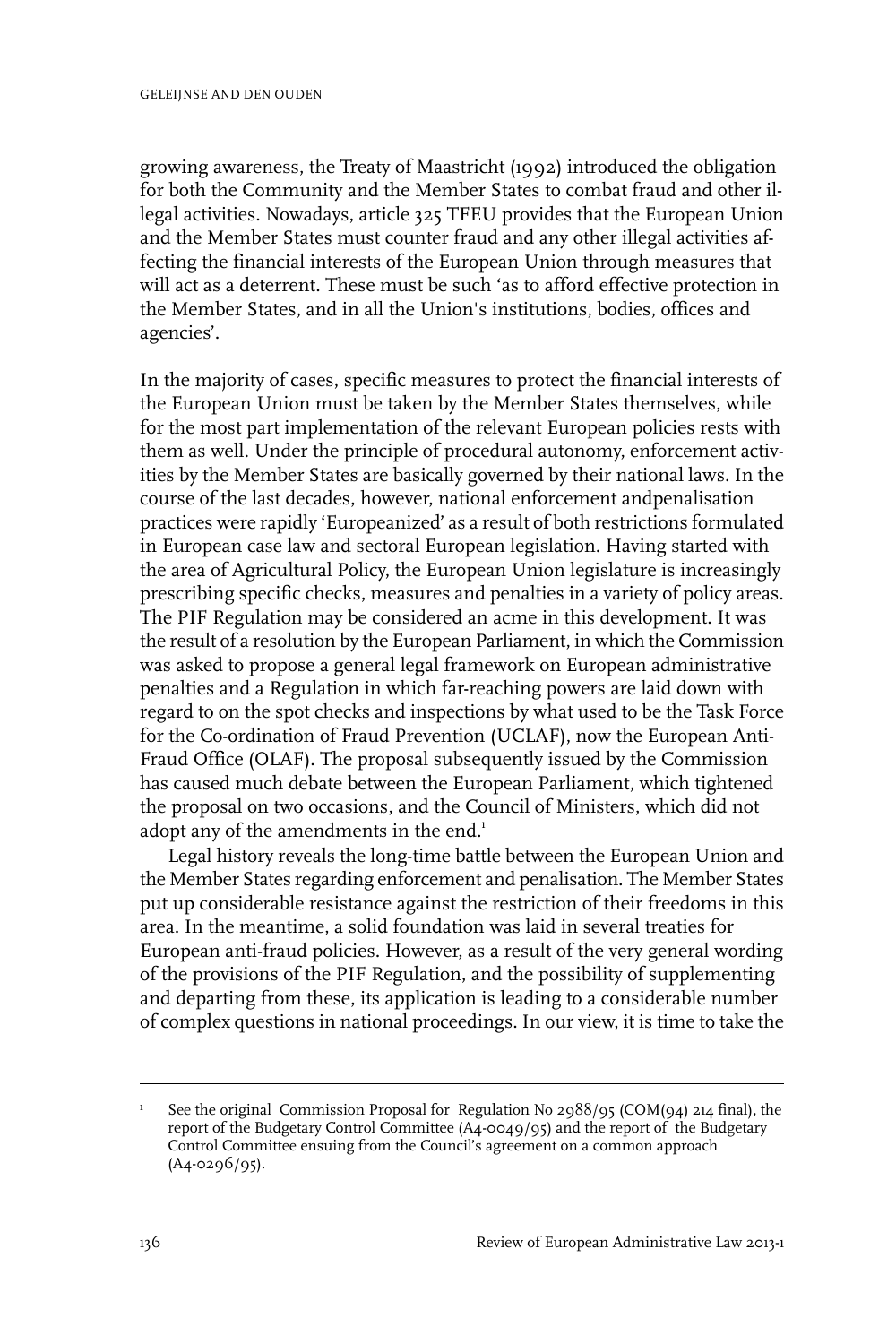next step in European legislation, but before taking up this point we will first come back to the *Pfeifer & Langen KG* case and Regulation No 2988/95.

#### **2 Regulation No 2988/95**

The preamble of Regulation No 2988/95 clearly states that '… acts detrimental to the Communities' financial interests must […] be countered in all areas'. In order to enhance combating fraud, the preamble indicates that a common set of legal rules is needed for all areas covered by Community policies. A number of general principles (mainly a codification of the Court's prior case law on the imposition of administrative penalties), general provisions on administrative measures and penalties, and a number of general rules in the area of checks and inspections have therefore been laid down.

In the first article of the Regulation, the term 'irregularity' is defined as 'any infringement of a provision of Community law resulting from an act or omission by an economic operator,<sup>2</sup> which has, or would have, the effect of prejudicing the general budget of the Communities or budgets managed by them, either by reducing or losing revenue accruing from own resources collected directly on behalf of the Communities, or by an unjustified item of expenditure.'

The second article underlines a number of basic principles. Measures and penalties must be 'effective, proportionate and dissuasive'; no administrative penalty may be imposed unless a Community act prior to the irregularity has provided for it, and, in case of subsequent amendments to provisions, the less severe provision applies retroactively (*lex mitior principle*).<sup>3</sup> Last but not least, the article provides that Community law determines the nature and scope of the administrative measures and penalties with due regard to the nature and seriousness of the irregularity, the advantage granted or received and the degree of responsibility. The procedures for the application of Community checks, measures and penalties are governed by the laws of the Member States (principle of procedural autonomy) subject, however, to the Community law applicable.

See CJEU 21 December 2011, C-465/10 (*Chambre de commerce et d'industrie de l'Indre*) in which the Court ruled that also a legal person governed by public law (as a recipient of a subsidy from 2 the European Union budget), can be treated, for the purposes of applying Regulation No 2988/95, as an economic operator which is alleged to have infringed a provision of European Union law (par. 45). Confusing in that perspective: GCEU 19 September 2012, T-265/08 (par. 36), in which the General Court states that 'in essence, Regulation 2988/95 puts in place a general legal framework intended to combat fraud which, by definition, cannot be committed by a national authority'.

See ECJ 1 July 2004, C-295/02 (*Gisela Gerken*), ECJ 4 May 2006, C-286/05 (*Reinhold Haug*); 3 ECJ 8 March 2007, C-45/06 (*Campina*); ECJ 11 March 2008, C-420/06 (*Rüdiger Jager*). As well as the reference in the preamble to the ne bis in idem principle, which is further expressed in Article 6 of Regulation No 2988/95, see CJEU 5 June 2012, C-489/10 (*Bonda*).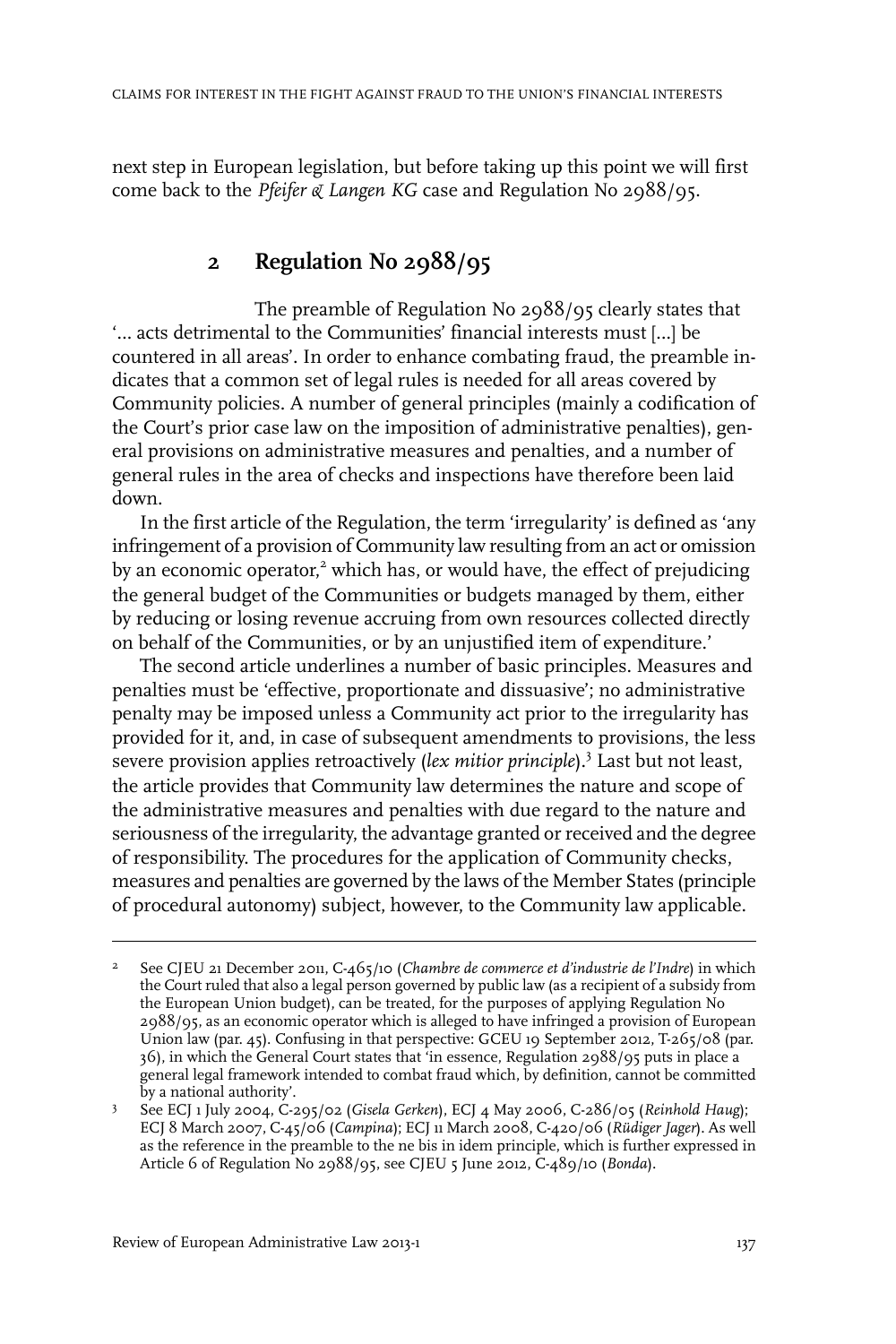The articles governing the periods of limitation and implementation (art. 3); the form and nature of the measures and penalties (arts. 4 and 5); and their relation to criminal proceedings (art. 6) are of great relevance for national legal practice. Article 3 in particular has led to interesting preliminary rulings on the relation between Regulation No 2988/95, sectoral European regulations and national (sectoral and general) provisions. The ruling in *Pfeifer & Langen KG* is part of this type of case law. It specifically deals with the question as to which limitation period is applicable to the claim for interest due over amounts unduly paid. Before analysing the judgment, we will broadly outline the most important case law preceding the judgment in *Pfeifer & Langen KG*.

#### **3 Prior Case Law**

Several components of the provisions in Article 3 of the PIF Regulation governing the limitation period have led to preliminary questions referred to the European Court. More than once, the Court had to ponder, for instance, the question as to how 'continuous or repeated irregularities' are to be interpreted, for this could be decisive for the moment at which a limitation period commences.<sup>4</sup> On several occasions, the Court was asked to define when an act of the competent national authorities should be considered an act of investigation or an act within court proceedings which would interrupt the limitation period.<sup>5</sup> Moreover, it only became clear from the Court's judgments that the period of limitation laid down in Article 3 is applicable to both the administrative measures defined in Article 4 and the administrative penalties defined in Article  $5$  of the PIF Regulation.<sup>6</sup>

The prior case law concerning the relation between framework regulations, sectoral regulations and national provisions on limitation periods is of particular relevance for the *Pfeifer & Langen KG* case. In some instances, the sectoral *European* legislator is allowed to supplement and on occasion depart from the Regulation.<sup>7</sup> It also allows supplementation of and departure from the Regulation in national law, in any case by stricter rules. In this context, one of the questions referred by national courts was about the*way in which* a different limitation period was to be laid down in national law: in general law, in provisions specific-

See ECJ 2 December 2004, C-226/03 P (*José Marti* Peix); ECJ 11 January 2007, C-279/05 (*Vonk Dairy Products*) and CJEU 21 December 2011, C-465/10 (*Chambre de commerce et d'industrie de l'Indre*). 4

ECJ 24 June 2004, C-278/02 (*Handlbauer*); CJEU 28 October 2010, C-367/09 (*SGS Belgium*) 5 and General Court 15 April 2011, T-297/05 (*IPK/Commissie*).

ECJ 24 June 2004, C-278/02 (*Handlbauer*). <sup>6</sup>

See, for instance, Articles 25 and 26 of Council Regulation (EC) No 1/2003 of 16 December 2002 on the implementation of the rules of competition laid down in Articles 81 and 82 of the Treaty, relating to the limitation period for imposing and enforcing penalties. 7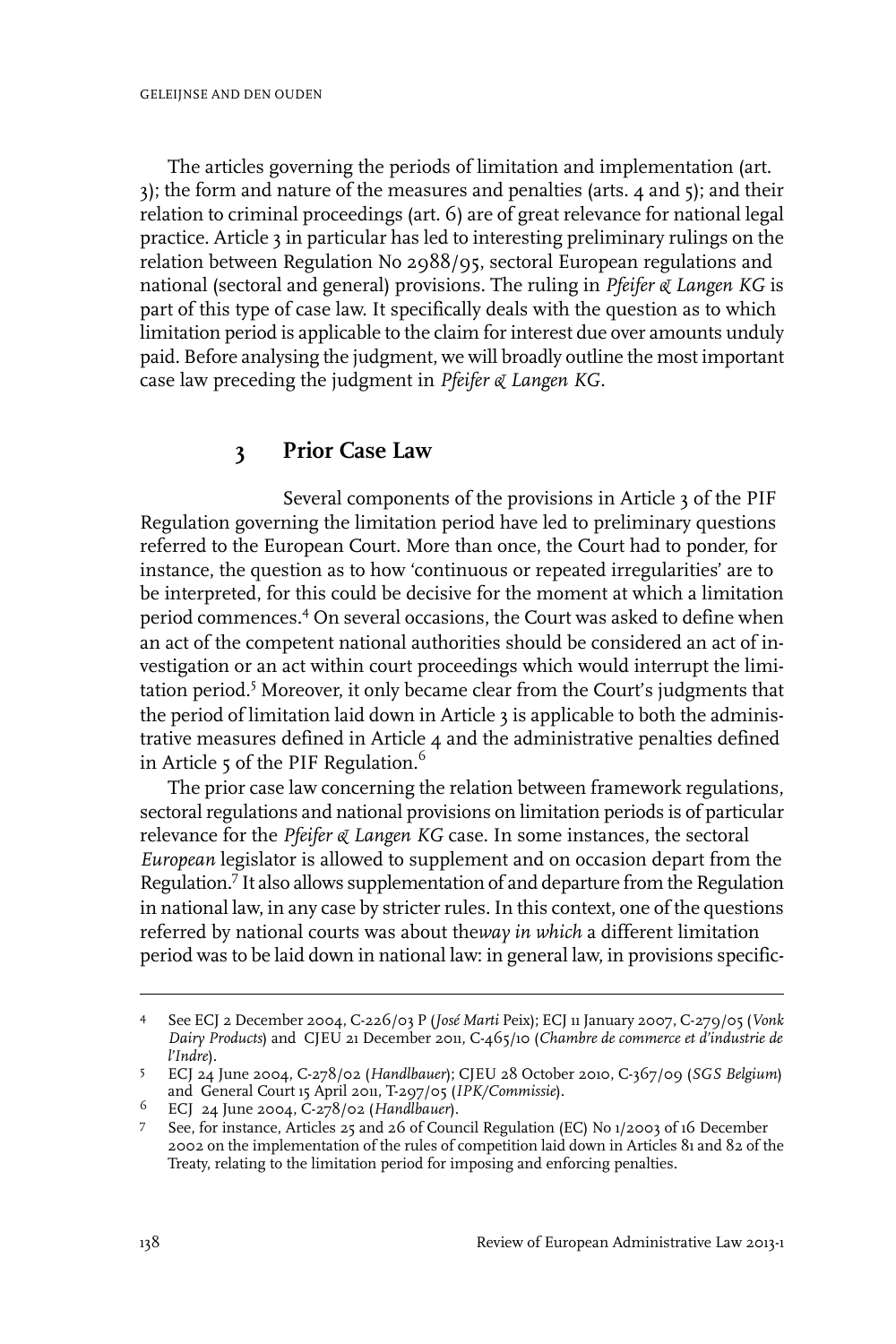ally tailored to penalties in general or to penalties ensuing from established irregularities with regard to European money?<sup>8</sup> In the *Vosding* case, for instance, the preliminary question asked was whether Article 3 precluded Germany from applying the longer period of limitation of thirty years that was prescribed by the German Civil Code (*Bürgerliches Gesetzbuch* [BGB]). The Court answered the question in the negative: application of a national term laid down in general law was permitted. According to the Court, the wording of Article 3 (3) of Regulation No 2988/95 did not expressly provide an answer to the question as to whether a longer national term must be found in rules specifically governing recovery of, in this case, export subsidies, or that a term from a more general national regulation may be applied.<sup>9</sup>

Another question answered in case law was the limits set by the legal principles of European Union law to the application of alternative national limitation periods. In its *Vosding* judgment, the Court held that the principle of legal certainty did not preclude application of the limitation period laid down in the German Civil Code with regard to administrative measures, because such application had already been established case law practice in Germany before Regulation No 2988/95 had come into effect. However, there was a sequel to the *Vosding* judgment. Perhaps encouraged by the opinion of the Advocate-General in the *Vosding* judgment, the German court referred more preliminary questions in that same case.<sup>10</sup> This time, the essence of the questions referred was whether a period of thirty years was *compatible* with the principles of legal certainty and proportionality under European Union law. In the *Ze Fu Fleischhandel* judgment, the Court held, this time based on more comprehensive reasoning, that application (by analogy) of a national period of limitation – one that in effect had not been created for the purpose of prosecuting irregularities (as in Article 3 (1) Regulation No 2988/95), but for the purpose of recovering advantages wrongly granted – was not incompatible, *in principle*,with the principle of legal certainty.<sup>11</sup> It was up to the national court, however, to assess the extent to which application (by analogy) by the German court of this period of limitation was foreseeable for the economic operator. The German court did not have the opportunity to make such an assessment, however, because the Court also held that Germany was not permitted to apply a term of thirty years, as a thirty-year term was viewed as too long. The Court first considered that, according to the European Union legislature, a term of four, or even three years, was sufficient for the objective pursued, which was prosecution of irregularities

ECJ 29 January 2009, C-278/07 (*Vosding*). <sup>8</sup>

It must be noted that in a more recent judgment in *Ze Fu Fleischhandel* the Court did observe 9 that it is easier for an economic operator if the period of limitation has been laid down in specific legislation (CJEU 5 May 2011, C-201 and C-202, par. 33).

<sup>&</sup>lt;sup>10</sup> See the Opinion by the AG E. Sharpton of 25 September 2008, C-278/07, pt. 71 (*Vosding*).

<sup>&</sup>lt;sup>11</sup> CJEU 5 May 2011, C-201/10 and C-202/10 (*Ze Fu Fleischhandel*).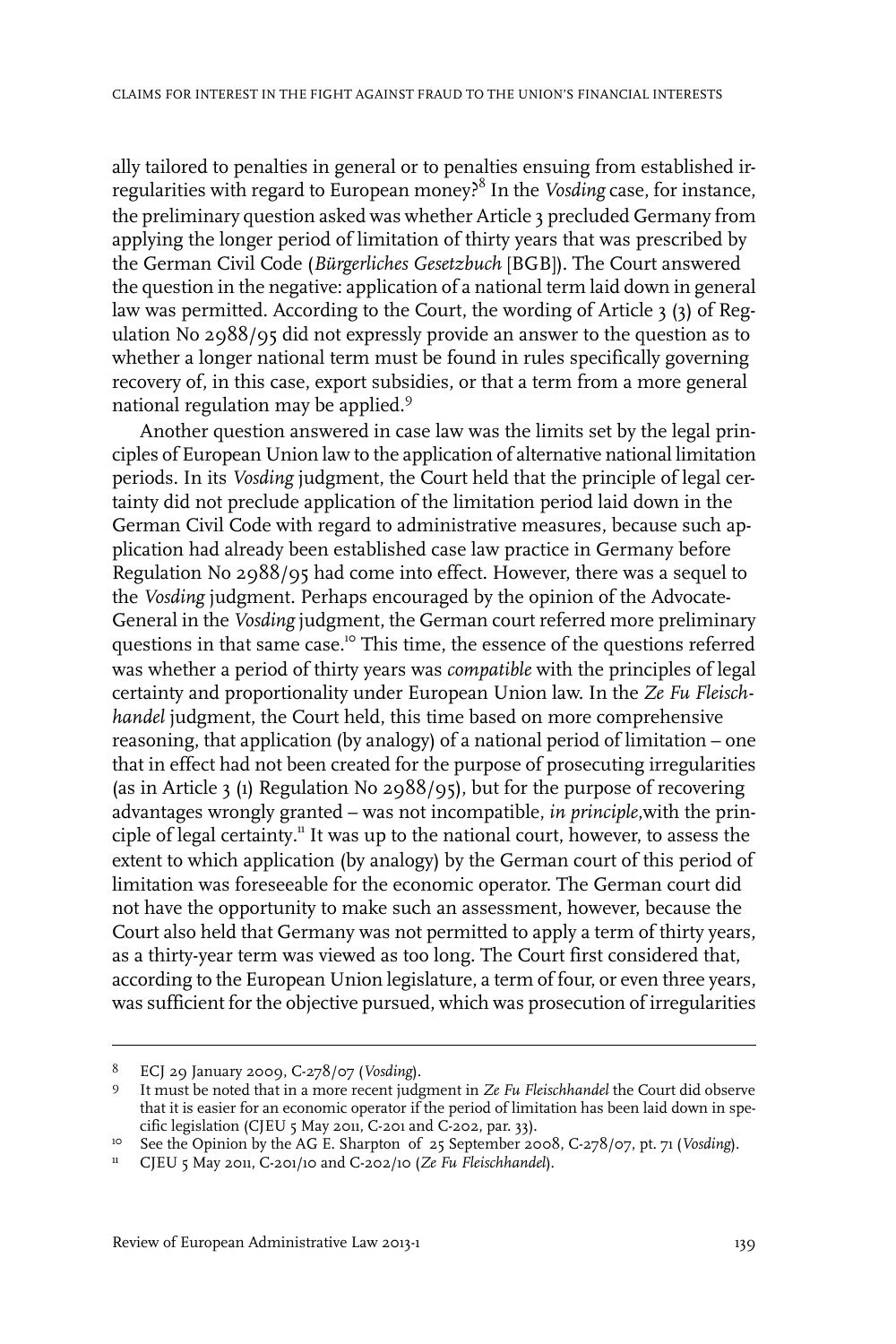by the national authorities. The Court furthermore considered that a term of thirty years could encourage the authorities to delay prosecution. In addition, a term of thirty years would lead to too long a period of legal uncertainty for economic operators, who would also encounter problems proving their case as a result. The Court held that a term of thirty years thus exceeded that which was necessary in prosecuting irregularities. In consequence, the application of the German general limitation period was not compatible with the principle of proportionality under European Union law. It became clearfrom the judgments in *Vosding* and *Ze Fu Fleischhandel* therefore, that the legal principles laid down in European Union law (also) impose restrictions on the freedom of Member States to depart from the PIF Regulation.

Interesting finally is the question as to the extent of the departure afforded to the Member State in national law in cases, in which the European Union legislature has deviated from the PIF Regulation or has supplemented it in sectoral law. Do the Member States still have the same degree of freedom in that event to regulate these matters? Or must it be presumed that there is no longer such freedom? This was the question referred by a Belgian court in the *Corman* judgment. Unfortunately, the European Court of Justice had no opportunity to provide an answer, because the period in question laid down in the European sectoral regulation could not be regarded as a (shorter) period of limitation as referred to in Article 3 (1) of Regulation No 2988/95. In this case, the European Union legislature had not provided for a special sectoral period of limitation, so that the general period of limitation of Article 3 (1) of Regulation No 2988/95 proved to be applicable.<sup>12</sup>

#### **4 The Pfeifer & Langen KG Case**

Pfeifer & Langen KG (P&L) is a large German company that mainly trades in sugar. The countries of the European Union are amongst the world's major sugar producers and the European Union financially supports producers within certain quotas. Amounts of sugar above these quotas must be sold on the world market without the aid of export subsidy, or be stored so that it can be sold in subsequent years on the basis the quotas for those years. Accordingly, Regulation No 1785/81 provided for a compensation scheme for storage costs, of which Pfeifer & Langen KG made use. In 2003, when the German authorities discovered that during the period between 1994 and 1997 P&L had overstated the quantities of sugar in its application for funds, they decided to recover a sum of money. The recovery decision stated that the sums reclaimed would bear interest, the precise amount to be fixed in a later decision.

<sup>&</sup>lt;sup>12</sup> CJEU 22 December 2010, C-131/10 (*Corman*), par. 33-51.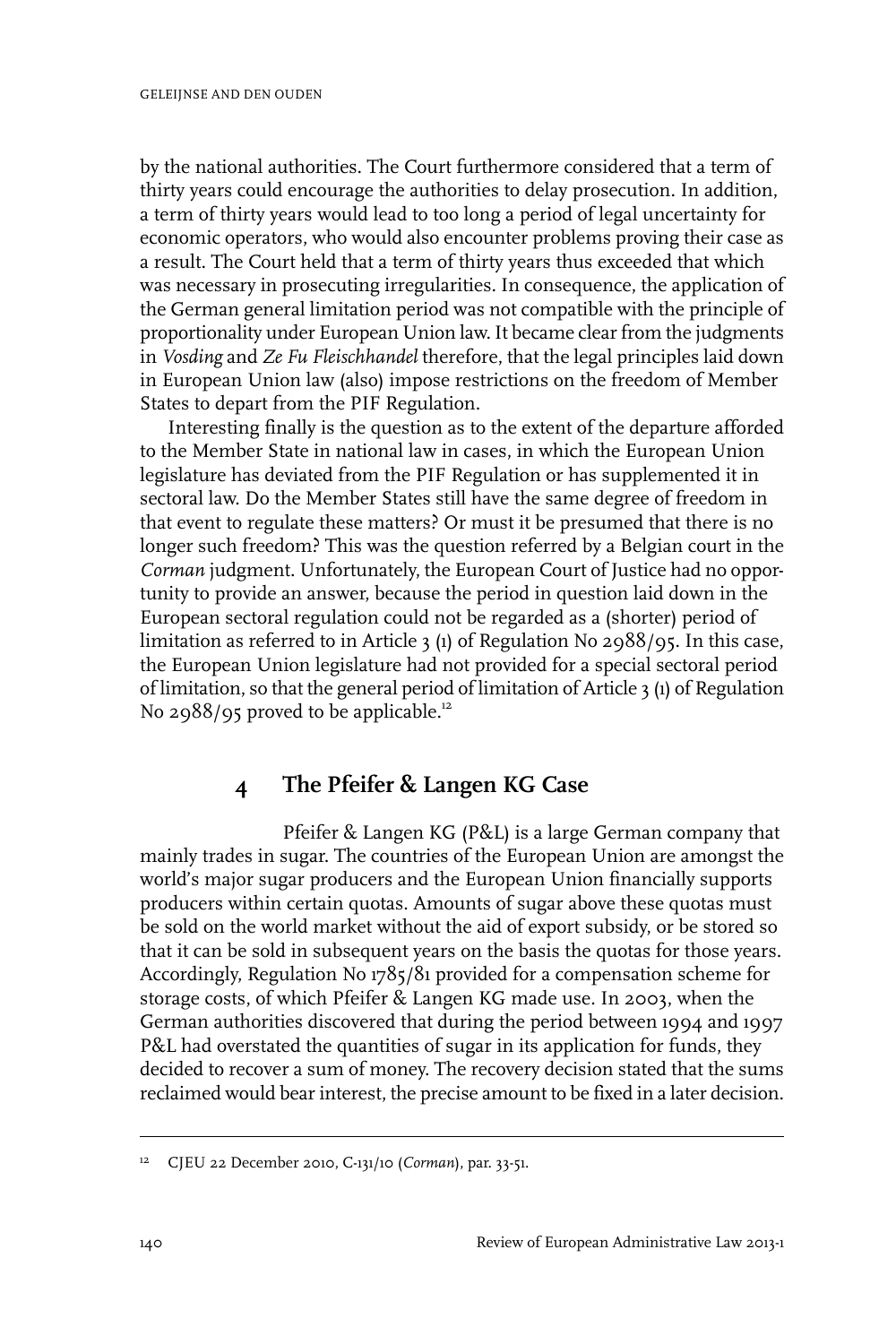In 2006, after appellate administrative proceedings and in the course of administrative judicial proceedings (the main proceedings, which are still on-going) P&L paid the sum of  $\epsilon$  469,421.12. In 2007, the German authorities issued an interest decision: under German law, interest totaling € 298,650.98 was due on the recovery sum.

P&L proceeded by again bringing the case before the German administrative courts. The issue in these (second) national proceedings was whether the claim for interest was (in part) time-barred. Although the German Civil Code provides for a limitation period with regard to interest claims, the German Federal Administrative Court first wished to ascertain whether the limitation period laid down in Article 3 of Regulation No 2988/95 was applicable. If so, this would mean that the German period of limitation, which was shorter than the minimal term of four years prescribed by the PIF Regulation, could not be applied.<sup>13</sup> Doubts on this point had arisen by the fact that the German Federal Finance Court, in a case concerning export refunds, had held, that Article 3 applied to the limitation period for interest linked to the reimbursement of sums wrongly received within the meaning of the measures laid down in Article 4 of the PIF Regulation. The German Administrative Court therefore referred the following preliminary question to the European Court (paragraph 34):

'Does Article 3 of [Regulation No 2988/95] apply also to the limitation period for claims in respect of interest due under national law in addition to the repayment of the advantage wrongly obtained on the basis of an irregularity?'

## **5 The Court's Ruling**

Before arriving at an answer to the (first) preliminary question, the Court dealt with the fundamental question as to whether on the basis of national rules Member States were permitted to charge interest in recovering European monies unduly paid, where the European Union legislature had not provided for such a provision. Relevant here isArticle 4, (1) and (2) of Regulation No 2988/95, which provides that as a general rule 'irregularities' will involve withdrawal of the wrongly obtained advantage by an obligation to pay or repay the amounts due or wrongly received, and that the necessary measures will be limited to the withdrawal of the advantage obtained plus interest – on a flat-rate basis – '*where so provided for*'*.* In the *P&L* case, none of the relevant European regulations contained a provision on interest.

<sup>&</sup>lt;sup>13</sup> See ECJ 24 July 2004, C-278/02 (*Handlbauer*), paras 24-35.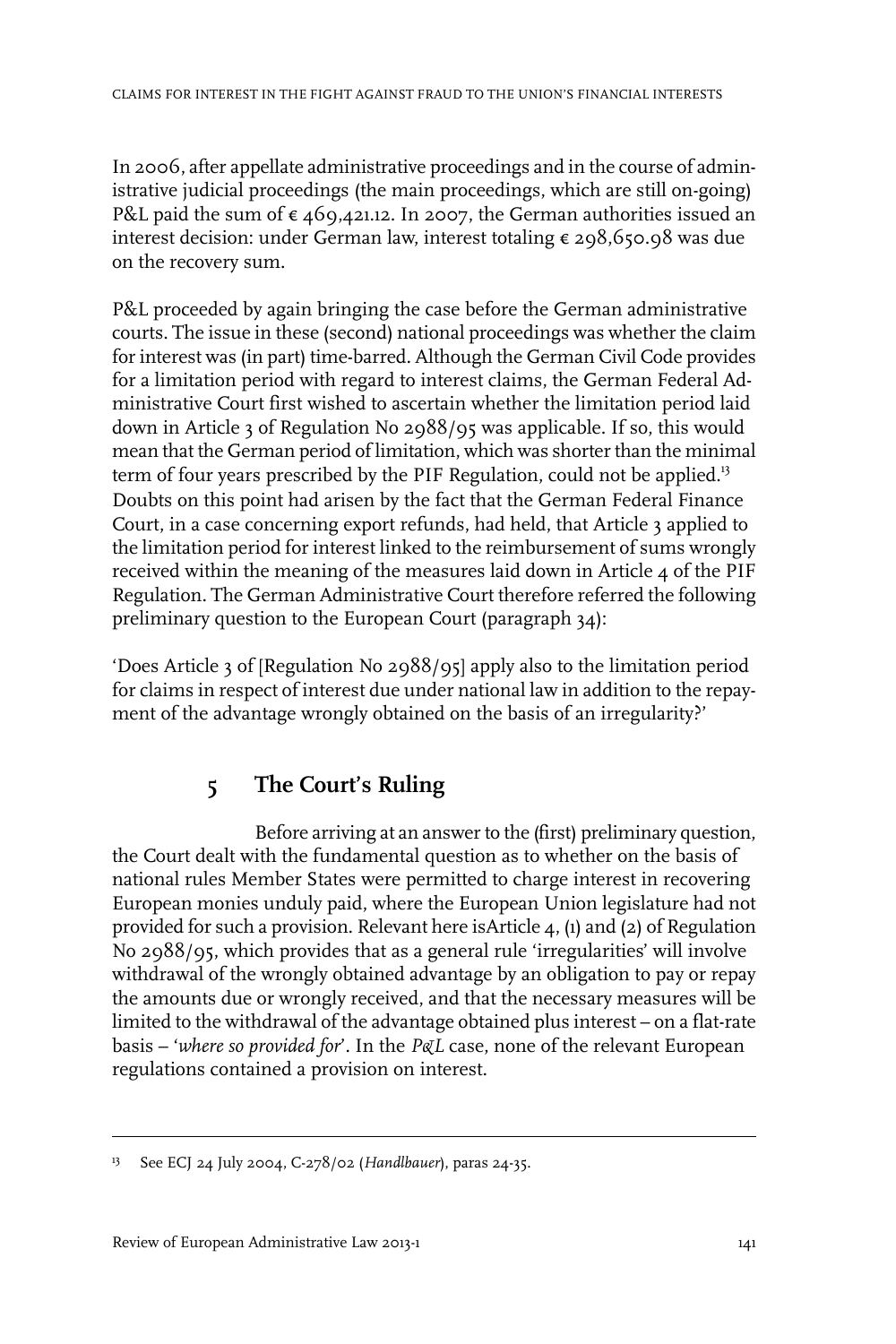According to the Court, the provision did not preclude national authorities from applying national provisions on interest claims in this type of situation. The Court referred to its 1982 judgment in *Fromme* (Case 54/81).

46 As regards, first, the very principle of the collection of interest being provided for by national law in a situation where European Union law did not provide for the collection of such interest, the Court has held that it was compatible with European Union law, when recovering an advantage wrongly received from the European Union budget, for a Member State to recover, in accordance with its national law, interest which, in the absence at that time ofrules requiring it to be paid to the Community, accrued to its own budget (see Case 54/81 Fromme [1982] ECR 1449, paragraph 8).

47 The same must be true where that interest, the collection of which is not required by European Union law, is, in the context of measures financed by the EAGGF, refunded to the European Union budget. Therefore, in such a situation, as in the main proceedings, European Union law, in particular Article 4(2) of Regulation No 2988/95, does not preclude the Member States from providing in their national law for the recovery of default and/or compensatory interest, in addition to recovering advantages wrongly received from the European Union budget, which is, in the context of measures financed by the EAGGF, refunded to the European Union budget.

The Court added that, since the claim for interest, added to the recovery of the financial advantage, was based on national law, it was also for the national legislator to lay down the methods and conditions applicable to the recovery decision. Although it may be inferred from this that the limitation rules of Article 3 of Regulation No 2988/95 are not applicable, the Court expressly dealt with this point as follows:

50. In that regard, while the recovery of an advantage wrongly received from the European Union budget is subject to the limitation rules laid down by Article 3 of Regulation No 2988/95, it is not however apparent from the wording of that provision or the scheme of the regulation that those rules are intended to govern the recovery of interest where, as is the case in the main proceedings, the recovery of that interest is required, in any event, not by sectoral rules but by national law.

The limitation period for proceedings such as the recovery of the wrongly received storage costs is therefore governed by Article 3 of the PIF Regulation, whereas the limitation period with regard to the additional interest claim provided for by German law is governed by German law. The limitation periods for the two claims are not entirely disconnected, however. The Court stated that, because of the incidental nature of the claim for interest, it could not be recovered where the principal recovery claim was time-barred (paragraph 51).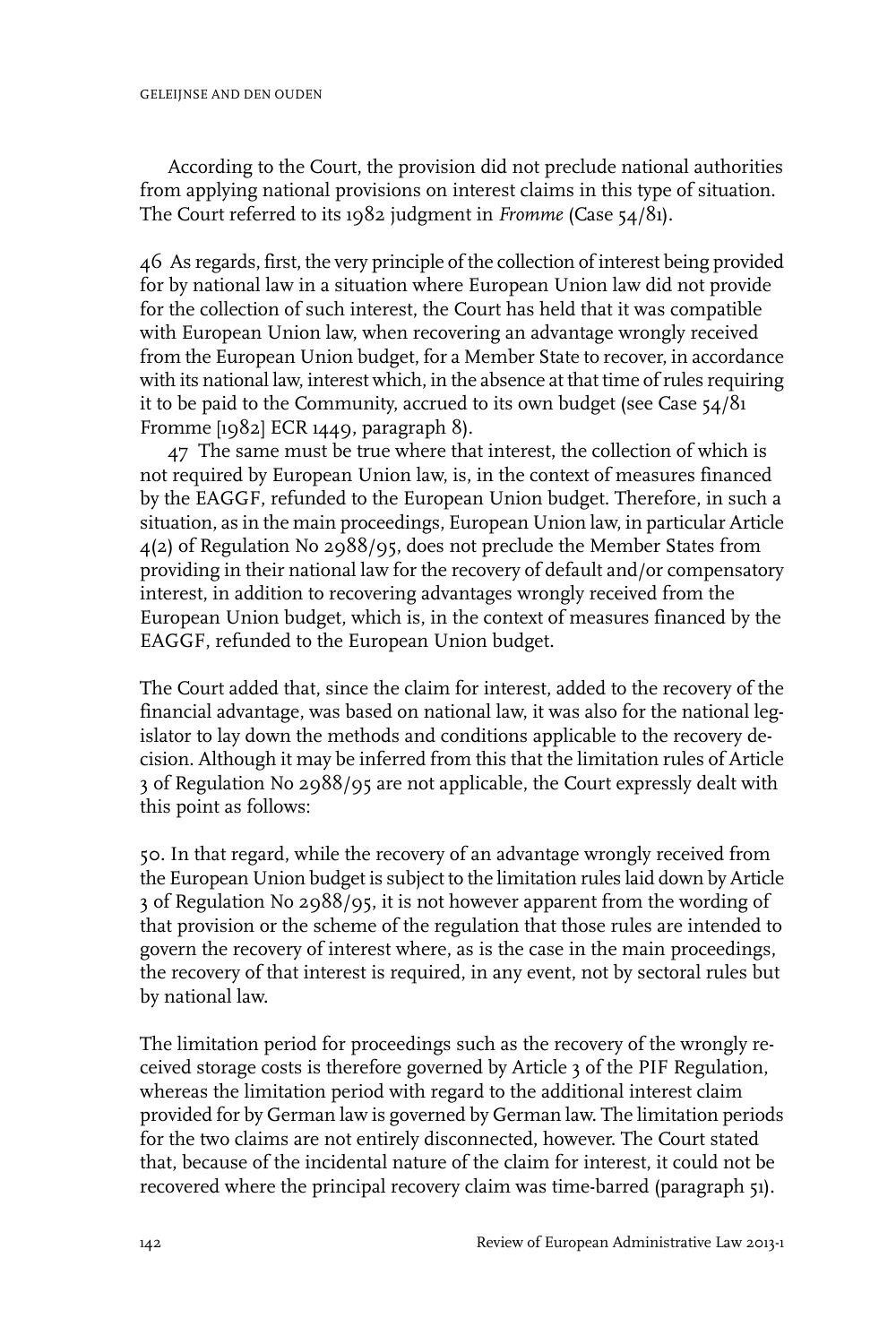In this respect, there is an 'indirect link' between Article 3 of Regulation No 2988/95 and the expiration of a claim for interest ensuing from the national law. Finally, the Court recalled that under Article 325 TFEU the Member States are obliged to take measures to counter fraud that prejudices the European Union budget equal to those taken to tackle fraud affecting the national budget.

## **6 Analysis**

On the basis of the foregoing, it may be concluded that the Court interpreted Article 4 (2) of Regulation No 2988/95 in such a way that the expression 'where so provided for' is to be taken to mean either a sectoral European provision on interest claims or a national one. According to the Court, the European Union legislature did not intended to give exclusive competence to define interest provisions to the sectoral European Union legislature. In cases where the European sectoral legislator did not provide for claims for interest in addition to recovery decisions, the Member States were at liberty to enact a new provision or to apply an existing (general) provision allowing the charge of interest in recovery proceedings. The Member State is even under an obligation to do so where this is standard procedure in national recovery proceedings. The limitation period for interest claims is then governed by national law, however, it is not permitted to claim interest if the possibility of recovery of the wrongly received advantage is time-barred.

In theory, the Court could have arrived at another conclusion regarding the legal basis of the claim for interest. After all, at the time of the *Fromme* judgment, the applicable Community law did not provide for any rules on the collection of interest in recovery proceedings. The Court in this case ignored that the general Regulation No 2988/95 had been defined afterwards. Its aim was to introduce '*general rules […..] Relating to homogeneous checks and to administrative measures and penalties concerning irregularities with regard to Community*' (see Article 1 (1) of Regulation No 2988/95 and the Court in paragraph 36 of this judgment). Furthermore, Article 2 (3) of Regulation No 2988/95 departs from the principle that Community law determines 'the nature and scope of the administrative measures and penalties necessary for a correct application of the rules in question, having regard to the nature and seriousness of the irregularity, the advantage granted or received, as well as the degree of responsibility.' Article 4 provides that, as a general rule, any irregularity involves withdrawal of the wrongly obtained advantage and that 'where so provided for', interest may be charged. Only where procedures for the *application* of Community measures are concerned, does the Regulation refer to national laws.

Given these facts, the Court could have ruled that the (sectoral) European legislator had exclusive competence. In that case, the collection of interest (an ad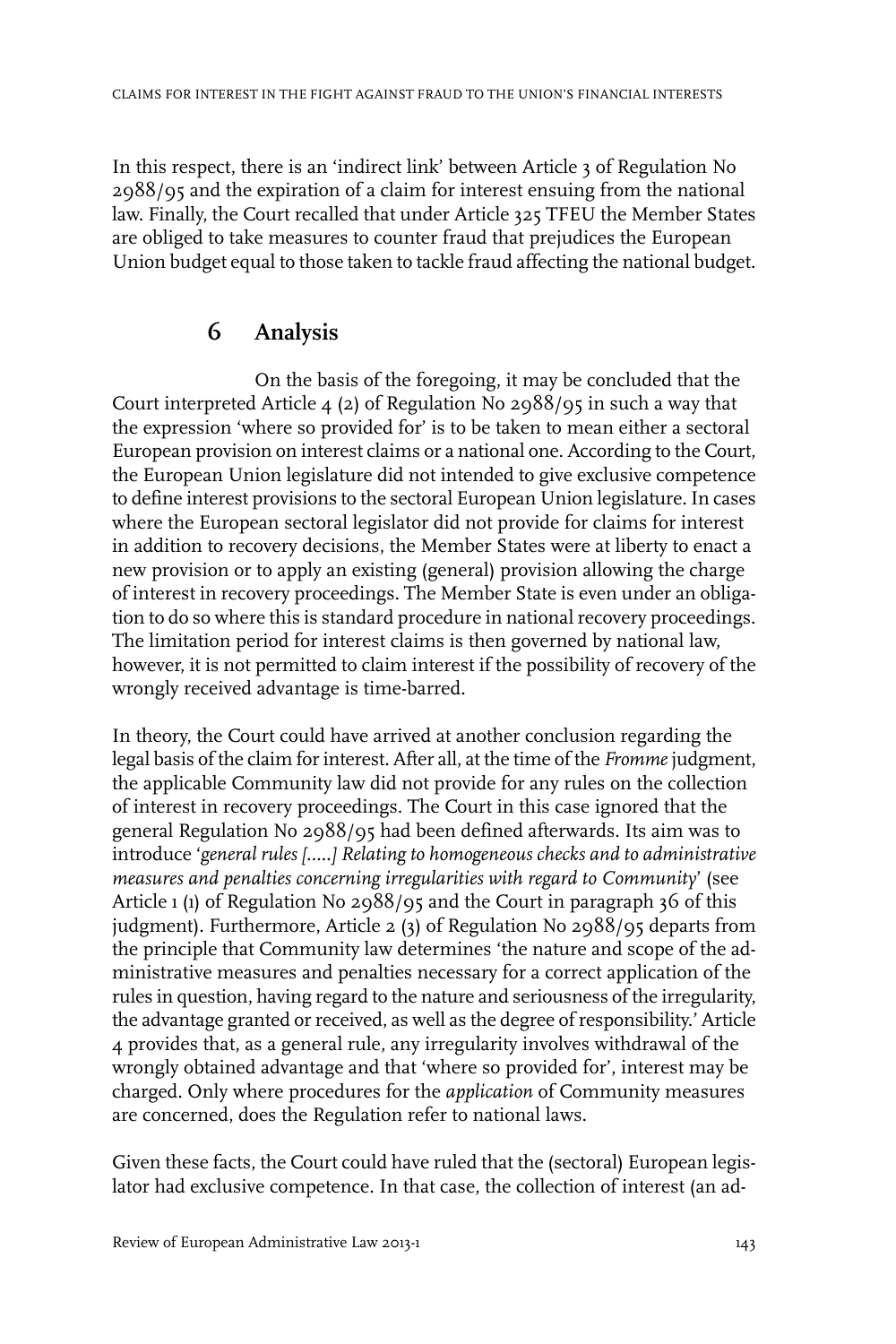ministrative measure as referred to in Article 4 of Regulation No 2988/95) would only be possible where the European Union legislature had provided for a legal basis in EU sectoral rules. The advantages of this approach are that more legal certainty would have been provided for economic operators and that their actions would have been governed by the same enforcement rules.

This outcome would not have been very obvious, however. The Court seems to attach rather more importance to combating fraud and irregularities than to achieving a common legal framework and uniform punitive practices for the Member States.<sup>14</sup> In this context, it has always given priority to the procedural autonomy enjoyed by the Member States in enforcement decisions. In solid case law, it has allowed stricter national measures than required under European Union law.<sup>15</sup> It fits with this type of case law to permit Member States to themselves create a legal basis for claims for interest. In effect, the Court in such case law focuses on maximum protection of the European Union budget, rather than giving preference to legal certainty and equal market conditions for economic operators.

The Court could also have arrived at a different decision with regard to the question as to which limitation rules are applicable. Advocate-General Sharpton, in the good company of the European Commission, took the view, for instance, that Article 3 of Regulation No 2988/95 was also applicable to interest claims provided for in national law. She underpins this view (paragraphs 61-73) with the observation that the purpose of collecting interest in these cases is consistent with the objectives of the Regulation, namely to compensate the European Union budget for the time that it was unable to make use of the recovered sum in question and to eliminate any advantage P&L might have enjoyed as the recipients of overpayments. Thus, the measure fell within the notion of 'proceedings' as referred to in Article 3 Regulation No 2988/95. According to Sharpston, as a consequence, the four-year period laid down in Article 3 (1) of Regulation No 2988-95 governs the limitation period in respect of claims forinterest made under national law, where a wrongful advantage is obtained as a result of an irregularity.

The Court did not adopt the view of the Advocate-General in this respect. As has been referred to above, the Court considered that, in principle, the Member States have to define the modalities and conditions where interest is collected on the basis of national law. Where European Union law does not provide for limitation rules for the collection of interest, the national rules apply. However, the incidental nature of the interest charge leads to the 'indirect' restriction, that upon expiration of the principal claim, (pursuant to Article 3 of

See, for a recent example, CJEU 13 December 2012, C-670/11 (*FranceAgriMer*). <sup>14</sup>

Recently in CJEU 24 May 2012, C-188/11 (*Hehenberger*). <sup>15</sup>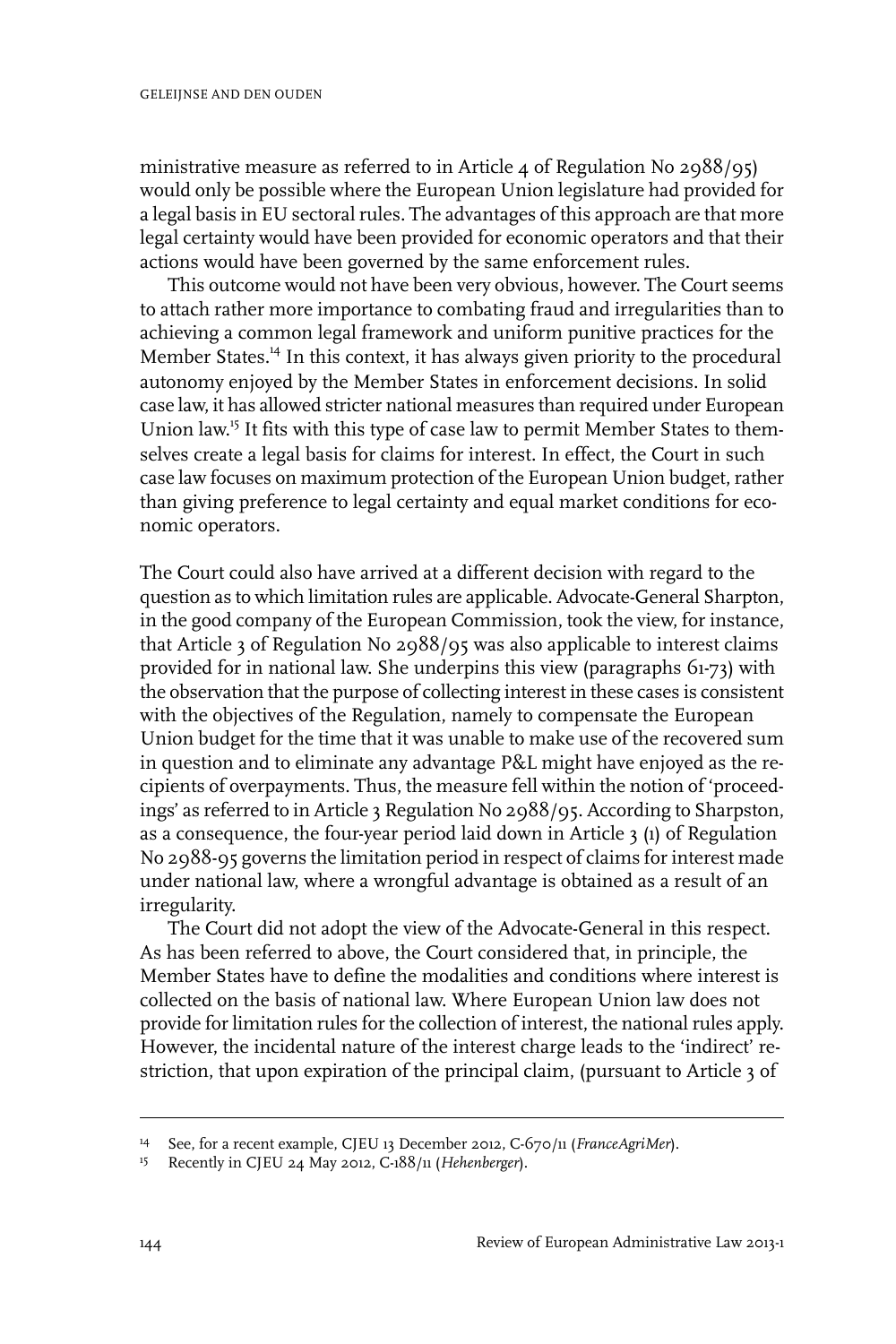Regulation No 2988/95 or sectoral rules) the possibility of collecting interest no longer exists.

As previously stated, it was precisely its incidental nature that constituted an argument for the Advocate-General to assume that Article 3 of Regulation No 2988/95 did apply directly to the interest claim ensuing from a recovery decision. Although in view of the close link between the principal claim and the claim for interest this reasoning may be acceptable, it is our view that the Court's approach is to be preferred as it leads to (more) clear regulation of interest claims in these type of cases: the provisions of the PIF Regulation are not suited to be readily applied to interest claims. Claims for interest cannot be made, for instance, at the time the irregularity was committed, as Article 3 of the Regulation seems to suggest. The Regulation does not even provide for the most basic rules on interest claims, such as the rate of interest to be charged. The approach taken by the Advocate-General would therefore result in a 'complex' situation, in which the duration of the limitation period is determined by Article 3 (1) of Regulation No 2988/95, whereas all other aspects would be governed by rules of national law to be applied in conformity with the Member States' general obligation under Article 325 TFEU and the general principles of European Union law.

As limitation rules imply interaction between provisions on the commencement, duration and interruption of the term, it makes more sense, in our view, as a rule to 'fully' regulate limitation rather than making it up from several legal regimes. The individual components, such as duration, commencement and interruption of the term, are after all interdependent. Choices in relation to these components are contingent on the nature of the specific claim and the interests the legislator aims to serve or protect. If fraud or any other irregularity is characterised as very serious, there will be a need for rules that prescribe a longer, rather than a shorter, period of limitation for the power to prosecute. If, in addition to this, the legislator also wishes to encourage the authorities entrusted with enforcement and carrying out checks to speed up the prosecution for irregularities, a shorter limitation period that allows for relative easy interruption, is indicated.<sup>16</sup> A legal regime 'composed' of different (European and national) rules fails to do justice to a full weighing up of the choices that form the basis of a specific set of rules. The balance between the individual components will be distorted and parts of the various limitation systems will be applied to situations for which they were not intended. Sharpston also notes the need for a package of rules governing the limitation period for interest claims (paragraph 81). The Court therefore rightly opted for a practical solution whereby

Cf. CJEU 5 March 2011, C-201 and C-202, par. 44 (*Ze Fu Fleischhandel*). <sup>16</sup>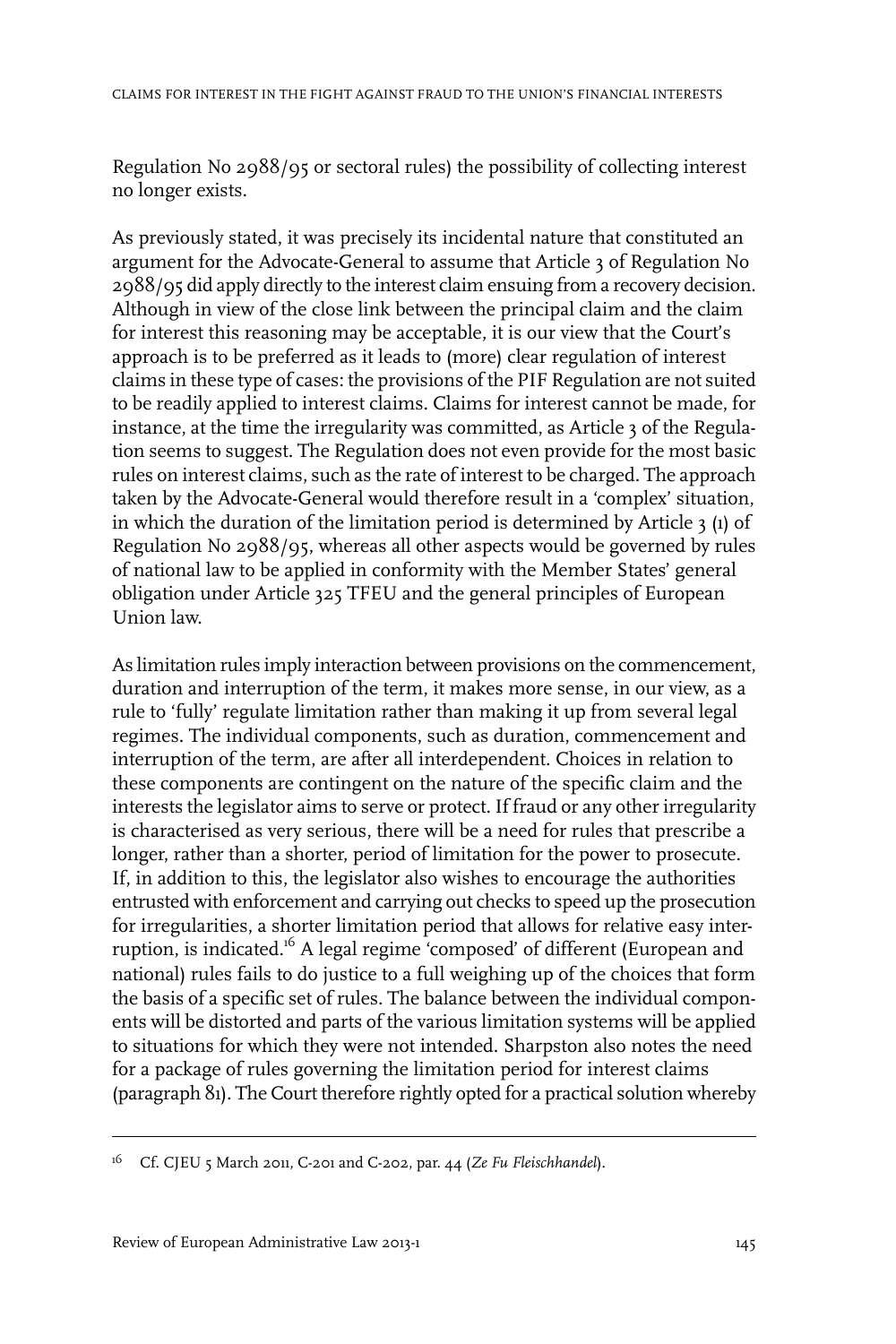the limitation period of the principal claim is solely governed by Article 3 of Regulation No 2988/95, with the possible application of a longer term under national law, and the limitation period of the claim for interest is solely governed by national law (unless the principal claim is time-barred).

### **7 In Conclusion: More European Rules Please**

The *Pfeifer & Langen KG* case illustrates that a general framework regulation at the European level easily leads to complex legal questions, in particular where other legislators are allowed considerable freedom to supplement the Regulation and depart from it. The PIF Regulation is rather sparse and lacking in detail. It offers little clear and directive indication of the scope of the individual provisions. The same is true for the way in which, and the limits within which, the Member States may depart from the Regulation. Questions of a fundamental nature often have to be answered by the CJEU. Frequently, the Advocate-General and the Court arrive at different answers, as was the case in *Pfeifer & Langen KG* concerning the application of Article 3 (1) of Regulation No 2988/95 to interest claims based in national law.

Not only does the limited development of the Regulation produce uncertainty about its interpretation and its relation to the national law of the Member States but it also leads to differentiation between the Member States in those parts where, in our view, conformity is called for. The Court's view in *Pfeifer & Langen KG* shows that whether or not interest is claimed in recovery proceedings depends on the Member State in which financial aid from the European Union budget is requested. It becomes clear from the judgment that the amounts concerned are not insignificant. It is desirable to achieve uniformity in this area. This may not only be concluded as a result of the Court's judgment but this point is also argued by the Advocate-General Sharpston in paragraph 79 of her opinion. In a recent Special Report, the European Court of Auditors also recommends harmonisation of the rules in relation to the recovery of undue payments made under the Common Agricultural Policy, with the inclusion of the collection of interest.<sup>17</sup>

After seventeen years, it is time to revise Regulation No 2988/95: it needs to be brought up to date in line with the Court's case law. It would be advisable to tighten the general rules, whereby attention is paid to creating equal conditions and providing legal certainty for economic operators, in addition to protecting the financial interests of the European Union. An interesting proposal for a Directive on the fight against fraud to the Union's financial interests by

European Court of Auditors, *Recovery of undue payments made under the Common Agricultural* 17 *Policy*, Special Report No. 8/2011 (at www.eca.europa.eu).